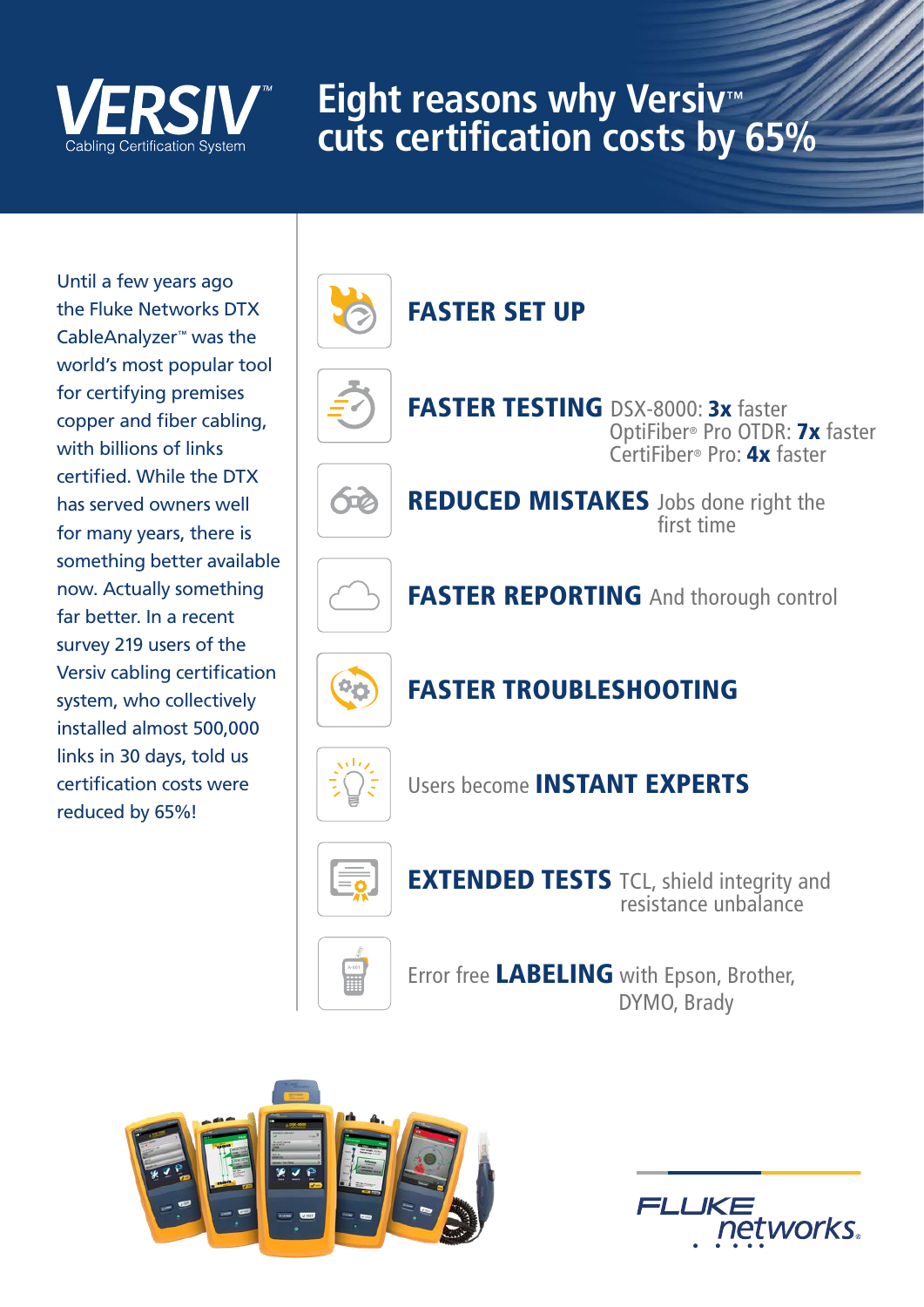

### **Faster set up**

Waiting for your expert to set up the tester wastes time. Setting it up wrong can waste a lot more when an entire day's work isn't done to spec.

Versiv's ProjX™ management system makes setup easy and foolproof. Enter the testing details for the job once, and your techs are given the choice of only the correct tests for that job—especially valuable when the tester moves from job to job. And Versiv lets users enter data many times faster through a modern smartphone interface instead of hunting and pecking with the DTX's arrow keys.

### **2** Faster testing

The DTX set records with its testing speed. But Versiv is even faster: almost three times as fast for Cat 6A, four times as fast for fiber loss testing and seven times for OTDR testing. And that's just starting up (which Versiv does in half the time).

Versiv accelerates fiber testing with features that aren't available on the DTX. The SmartLoop™ feature lets you perform an OTDR test on two fibers at once and provides averaged bi-directional results instantly without moving the tester to the other end. Quad modules mean you don't have to hunt for and switch to the other module when you're doing a mixed multimode/singlemode job. And Versiv automatically grades fiber endfaces in about a second something the DTX can't even do manually.

Waiting is the opposite of fast—but if your DTX battery is fully drained, you have to plug in and wait up to 15 minutes. With Versiv, you just plug it in, and start testing. LinkWare Live tracks where your tester last synced—no more time wasted hunting them down.

### **Reduced mistakes**

Call-backs can turn a profitable job into an unprofitable one. That's why Versiv is designed to eliminate mistakes. With the DTX, it's not hard to select the wrong limits.

When you do, all the tests need to be run all over again. But with Versiv's ProjX Management System, your techs can only choose the tests that you define for the specific job. LinkWare Live lets you track testing the status of each job from any mobile device, down to the level of each individual test. It will even indicate when unexpected tests are being performed and warn you that the tester needs calibration before it's too late.

Setting the fiber reference is a complex task on the DTX, and if it's done wrong, every subsequent measurement is invalid—and your techs might not even know. But Versiv leads the tech through this critical process, eliminating "negative loss" measurements that can result if it's done wrong. With so many ways of preventing and warning you of errors, you might forget the meaning of "call-back".

### **Faster reporting and thorough control**

Since Versiv uses the same LinkWare PC software as the DTX, there's no learning curve when it comes to reporting. But Versiv's faster reporting might take some getting used to. Instead of hauling testers or memory cards back to the office, just upload the results from Versiv to the LinkWare Live cloud service, which automatically assigns the right tests to the right job—across all your testers. No more hunting for those missing tests. Versiv also provides 48 times more internal test storage than the DTX, and unlimited storage externally using USB devices or the cloud service.



A full keyboard for faster data entry than

the DTX



The most advanced diagnostics tell you exactly what needs to be fixed





Track the status of jobs from smart devices

The Fault Info feature pinpoints problems for fast resolution.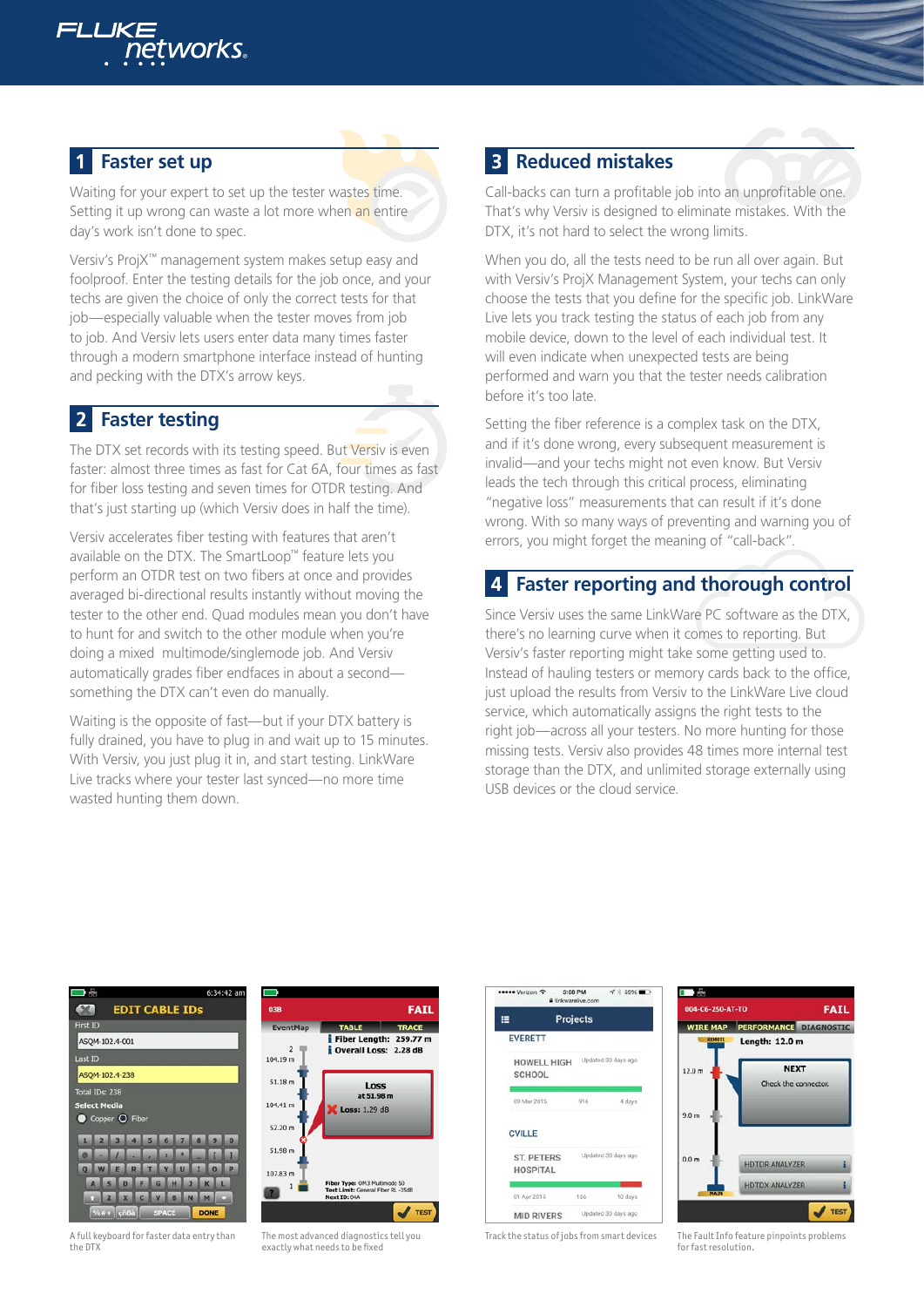

### **Faster troubleshooting**

The DSX CableAnalyzers are equipped with a unique Fault Info function, consolidating decades of Fluke Networks cabling infrastructure troubleshooting knowledge, providing unmatched diagnostic capabilities. As a result, time consuming "trial and error" testing is eliminated because the source of failures including crosstalk, return loss and shield faults are displayed graphically.

Powerful HDTDX and HDTDR diagnostics run at the full bandwidth of the tester and pinpoint exact fault location.

#### $6<sup>1</sup>$ **Users become instant experts**

Visual aids and a Graphical User Interface guide users and prevent mistakes from occuring. DTX users have reported spending an average of 20 hours on problems per 1000 links. Versiv eliminates this wasted time with a graphical user interface that shows easy to understand results, ensuring jobs get done right the first time.

### **Extended tests**

Versiv's DSX modules include tests specified in the Standards but not required for field testing because they were previously only possible with laboratory equipment:

Transverse Conversion Loss (TCL): Shows you how well the impedances of the pair's conductors are balanced. Likely to be included in future field test requirements. Specified in ANSI/TIA-568.2-D and TSB's & ISO/IEC 11801:2010. Evidence is accumulating proving that failed TCL may cause 1GBASE-T and 10GBASE-T to malfunction, even when all other transmission parameters provide good margins above the standard limits.

Shield Integrity: Will detect if shield is open (floating) at one end. Can result in significant detoriation of EMI and Alien Crosstalk performance. (Already required in Category 8 field test requirements.)

Resistance Unbalance: Specified in IEEE 802.3af and 802.3at, ANSI/TIA-568-C.2 and ISO/IEC 11801:2010. While PoE devices can tolerate some DC resistance unbalance, too much unbalance causes saturation of the transformer, which can cause Ethernet data signals to become distorted. As a result, PoE operation at maximum load is at risk if Resistance Unbalance is not compliant.

#### 8 **New LinkWare Live affiliate partners A-001**

Leading companies worldwide including Brady, Brother, CommScope, Dymo, and Epson have affiliated with Fluke Networks to leverage the ability of LinkWare Live to streamline the cabling installation and certification process.

Typically 3.2 hours per 1000 links are wasted manually editing Cable ID's in reports that don't match the specs.

Cable IDs and test settings can now be set from your PC or tablet, then sent online to the testers or labelers at the jobsite for mistake-free testing and labelling.

### **With Versiv you are future ready**

Being future-ready may result in short-term savings but can be a huge cost savings in reliable Fluke Networks testers which are commonly used for a decade or more.

Investing in Versiv means you'll also be ready to take on new jobs from Cat 5 to Cat 8. Certify coax and standard or industrial Ethernet patch cords in both directions. Test singlemode fibers that are more than ten times as long as your DTX can test. And the modular design means you can add new capabilities without buying a new tester.



| m                                                              |                                     |
|----------------------------------------------------------------|-------------------------------------|
| S <sub>6</sub>                                                 | <b>FAIL</b>                         |
| PERFORMANCE DIAGNOSTIC<br><b>WIRE MAP</b>                      |                                     |
| <b>T568B</b>                                                   | x                                   |
| <b>Contract Contract Contract Contract</b><br>_________        |                                     |
| $6 \equiv$<br>and the control of the control of the control of | $-$ 6                               |
| 4<br>5 - - -                                                   | ____________                        |
| $7 -$<br>-------<br>$\overline{\mathbf{r}}$<br>_____           | — 8                                 |
| $S = 0.0 m$                                                    | $6.1 m \equiv S$<br>---<br>Next ID: |
|                                                                | 57                                  |

219 installers who collectively installed 293,532 (61%) copper links and 185,495 (39%) fiber links reported:



The Set Reference Wizard verifies the Test Reference Cords (TRCs) as well.

Versiv not only tests the integrity of the shield, but also pinpoints the failure.